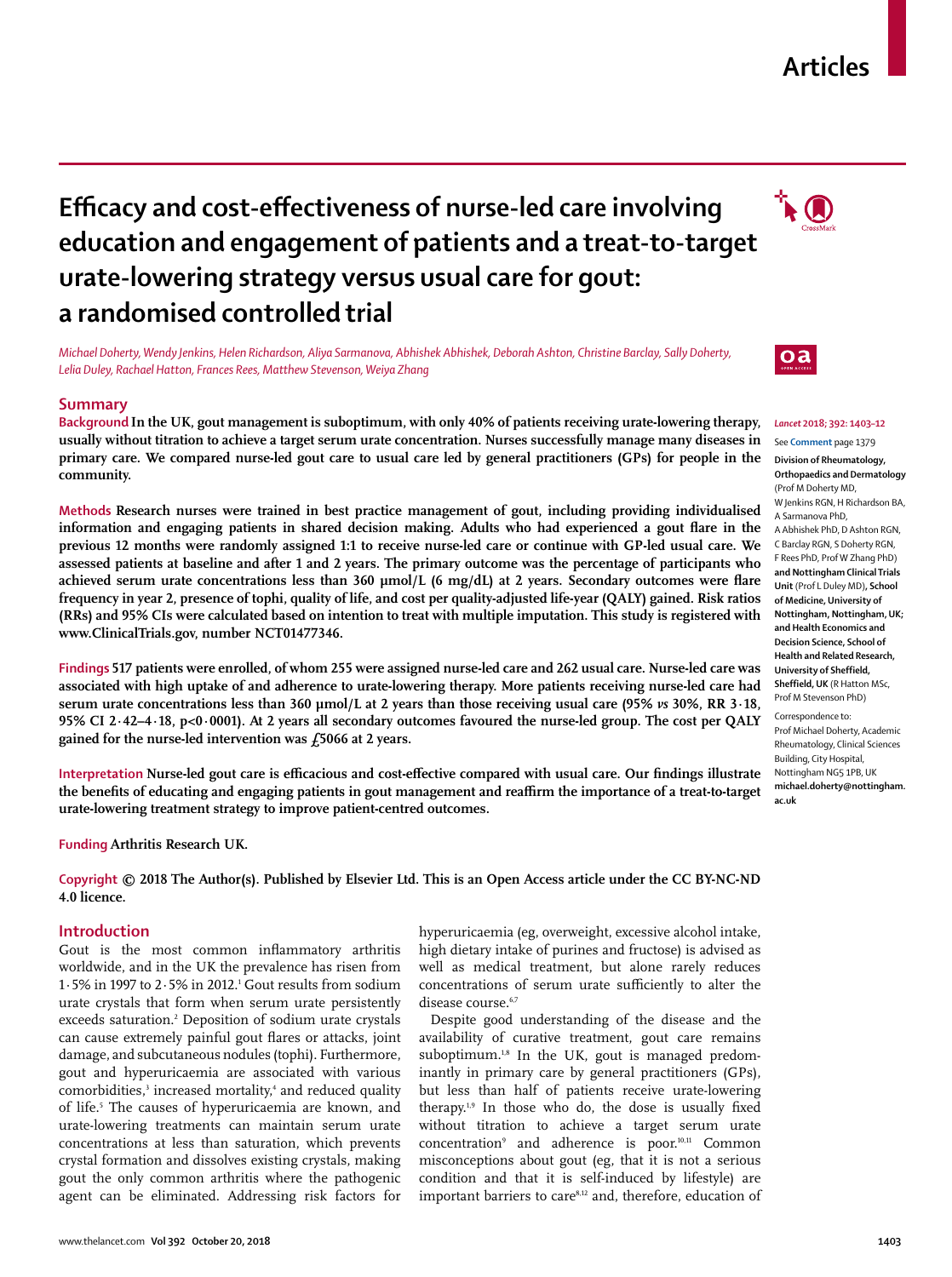#### **Research in context**

#### **Evidence before this study**

Despite increasing prevalence of gout in the UK, various barriers prevent patients from receiving optimum care. Only 40% of gout patients receive urate-lowering therapy that is usually given at a fixed dose without titration to achieve a target serum urate concentration, and adherence is poor. In a search done for a previous proof-of-concept study, we found no long-term randomised controlled trials that had assessed recommended best practice management of gout in a primary care setting. The proof-of-concept study showed that when people with gout are fully informed and involved in management decisions, uptake of urate-lowering therapy is high and adherence under nurse-led care is excellent. The findings led to a 2-year randomised controlled community trial to compare directly nurse-led care and usual care led by general practitioners (GPs).

#### **Added value of this study**

Nurse-led care, including providing patients with individualised information and engaging them with care, along with a strategy of treat-to-target urate-lowering therapy, resulted in

patients is central to management.<sup>7,13</sup> Unfortunately, some physicians share these misconceptions $\mathfrak{p}$  and many, because of factors such as work pressures, might have insufficient time to educate patients adequately.

In the UK, community-based nurses manage many chronic conditions, and in randomised controlled trials nurse-led care has been similar or superior to physician care.14 We did a proof-of-concept study involving 106 gout patients.15 When the patients were fully informed and involved in decision making, all wanted urate-lowering therapy and, after 1 year of nurse-led care, 92% had serum urate concentrations within the target range (<360 µmol/L [6 mg/dL]), which we based on national and international guidelines and recommendations,7,13,16 and had started to show improvements in patient-centred outcomes. Our findings prompted us to do a randomised controlled trial in primary care over a period long enough to show improvements in patient-centred outcomes. The objectives were to compare the efficacy, including patientcentred outcomes, and cost-effectiveness of nurse-led care, reflecting recommended best practice, with usual GP-led care of patients with gout over 2 years.

#### **Methods**

#### **Study design and participants** For more on the **study protocol**

We did a parallel arm, non-blinded randomised controlled trial in 56 East Midlands general practices that represented urban and rural settings around the Nottingham area. Each practice sent a questionnaire to adults (age >21 years) on their database who had a diagnosis of gout. Respondents who reported at least one gout flare in the previous 12 months and indicated willingness for further contact were sent information on the study which explained that nurses successfully very high treatment uptake and adherence. Patient-centred outcomes, such as flare frequency, tophi, and quality of life were substantially improved. Adherence was 95% at 2 years, which is greater than in any previously reported clinical studies of gout. We also found that the allopurinol doses needed to achieve target serum urate concentrations were greater than the upper dose of 300 mg/day used by most UK GPs. The nurse-led approach was cost-effective in the short-term and would potentially be cost saving in the long-term.

#### **Implications of all the available evidence**

Individualised education and engagement of patients and a treat-to-target strategy are important elements in successful management of gout. The management principles are potentially generalisable to any health professionals who manage people with gout. These findings add to the evidence that refutes the American College of Physicians advice, which seems to ignore patients' involvement in deciding whether urate-lowering therapy should be used, and, when it is used, to not treat to a target serum urate concentration.

manage many long-term conditions in primary care and that the aim of the trial was to assess how well gout would be managed over a 2-year period by specially trained nurses compared with GPs. Patients who were interested in participating returned a reply slip and were telephoned to ensure they fulfilled 1977 American College of Rheumatology gout classification criteria.<sup>17</sup> Eligible patients were assessed in their GP surgery by a research nurse. Placement of a study advertisement in two Nottinghamshire newspapers was added to the study protocol as a further recruitment approach. People who responded to these advertisements were sent the questionnaire and those willing to participate underwent telephone screening and assessment in their homes. Exclusion criteria were not meeting the 1977 American College of Rheumatology gout classification criteria, inability to consent, and terminal or severe illness. After a protocol amendment, financial incentives were offered to unresponsive patients in the usual-care group in return for completing the questionnaire and attending the assessment at the end of year 2.

The study was approved by East Midlands Nottingham Research Ethics Committee (12/EM/0044). The University of Nottingham was the study sponsor (reference 11115). The [study protocol,](https://www.nottingham.ac.uk/research/groups/osteoarthritisandcrystalarthritis/documents/gout-phase-2.pdf) including amendments following commencement of the study, and the statistical analysis plan, are available online. All participants gave written informed consent.

# **Randomisation**

A randomisation schedule was created centrally by the Nottingham Clinical Trials Unit, with a secure web-based system. Patients were assigned 1:1 to receive nurse-led care or GP-led usual care in randomly permuted blocks of two,

see https://www.nottingham. ac.uk/research/groups/ osteoarthritisandcrystalarthritis/ documents/gout-phase-2.pdf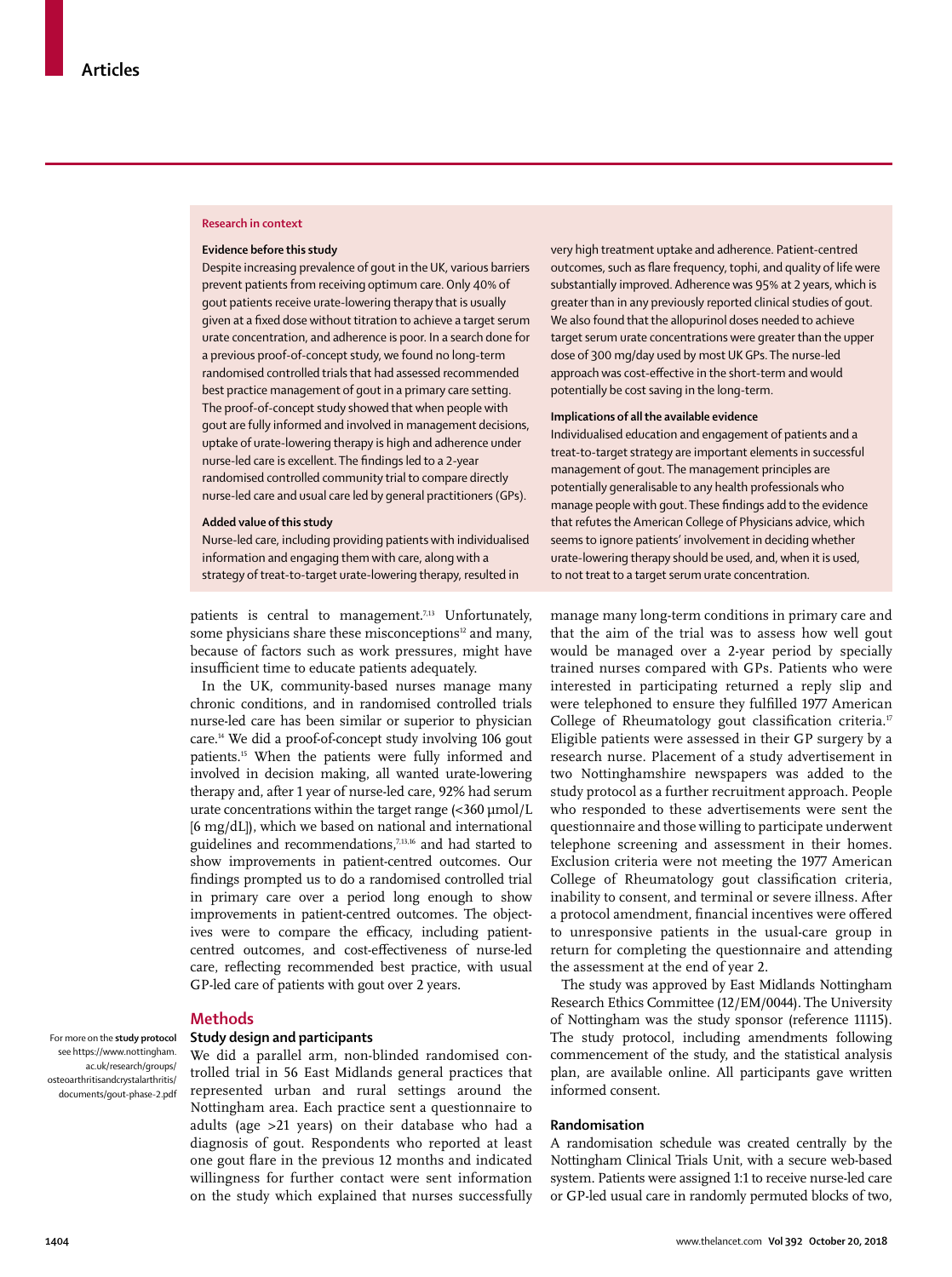four, or six, stratified by the clinical commissioning groups to which the general practices belonged (n=26). To enrol a patient in the study, a research nurse telephoned the trial coordination office in Academic Rheumatology, University of Nottingham, where a researcher accessed the online system to ascertain the next treatment allocation, which was given to the nurse during the telephone call. Patients were told their allocation by the nurse and their GP was informed by letter.

# **Intervention**

Nurses received training about gout and its management that reflected national and international recommendations and was developed from qualitative research on illness perceptions $12$  and determination of the key elements to explaining gout that we had established in our previous proof-of-concept study (appendix).<sup>15</sup> As part of an individualised package of care, the nurses provided patients with holistic assessment, discussion of illness perceptions, and full information on gout (nature, causes, associations, consequences, and treatment options), and encouraged them to share in decision making.13 Patients were given the Arthritis Research UK gout information booklet. Follow-up assessments and measurement of serum urate concentrations were done as often as required by the nurse. Telephone contact (eg to review serum urate results) could be substituted for face-to-face visits, and home visits were permitted (eg for older patients). Urate-lowering therapy was obtained from Nottingham City Hospital Pharmacy. As recommended,7,13 first-line treatment was oral allopurinol, started at 100 mg once per day and titrated upwards in 100 mg increments every 3–4 weeks according to serum urate concentrations, to a maximum of 900 mg once per day. As second-line options, oral febuxostat could be started at 80 mg and if required increased to the maximum dose of 120 mg once per day or benzbromarone could be started at 50 mg and titrated up in 50 mg increments to a maximum of 200 mg once per day. Combination urate-lowering therapy (xanthine oxidase inhibitor plus uricosuric) could be used as the final treatment option. Colchicine as prophylaxis against gout flares could be considered. If the nurses had questions about gout management, they could seek advice from a study rheumatologist (MD, FR, or AA). All contacts with participants were logged.

Patients assigned to continue usual GP-led care were given the gout information booklet from Arthritis Research UK. Treatment of flares could be discussed by the research nurse at baseline and at yearly assessments, but if participants enquired about other aspects of management they were advised to ask their GP.

### **Assessments**

At baseline we recorded patients' self-reported age, sex, gout history (age at onset and flare frequency in the previous 12 months), medications, comorbidities, and



# *Figure 1:* **Trial profile**

ITT=intention-to-treat. GP=general practitioner. \*Patients with a diagnosis of gout who had had at least one gout flare in the previous 12 months. †Unable to commit time, poor health, gout flare more 12 months previously, advised by surgery not to contact, initial appointment was booked but cancelled and could not be rearranged.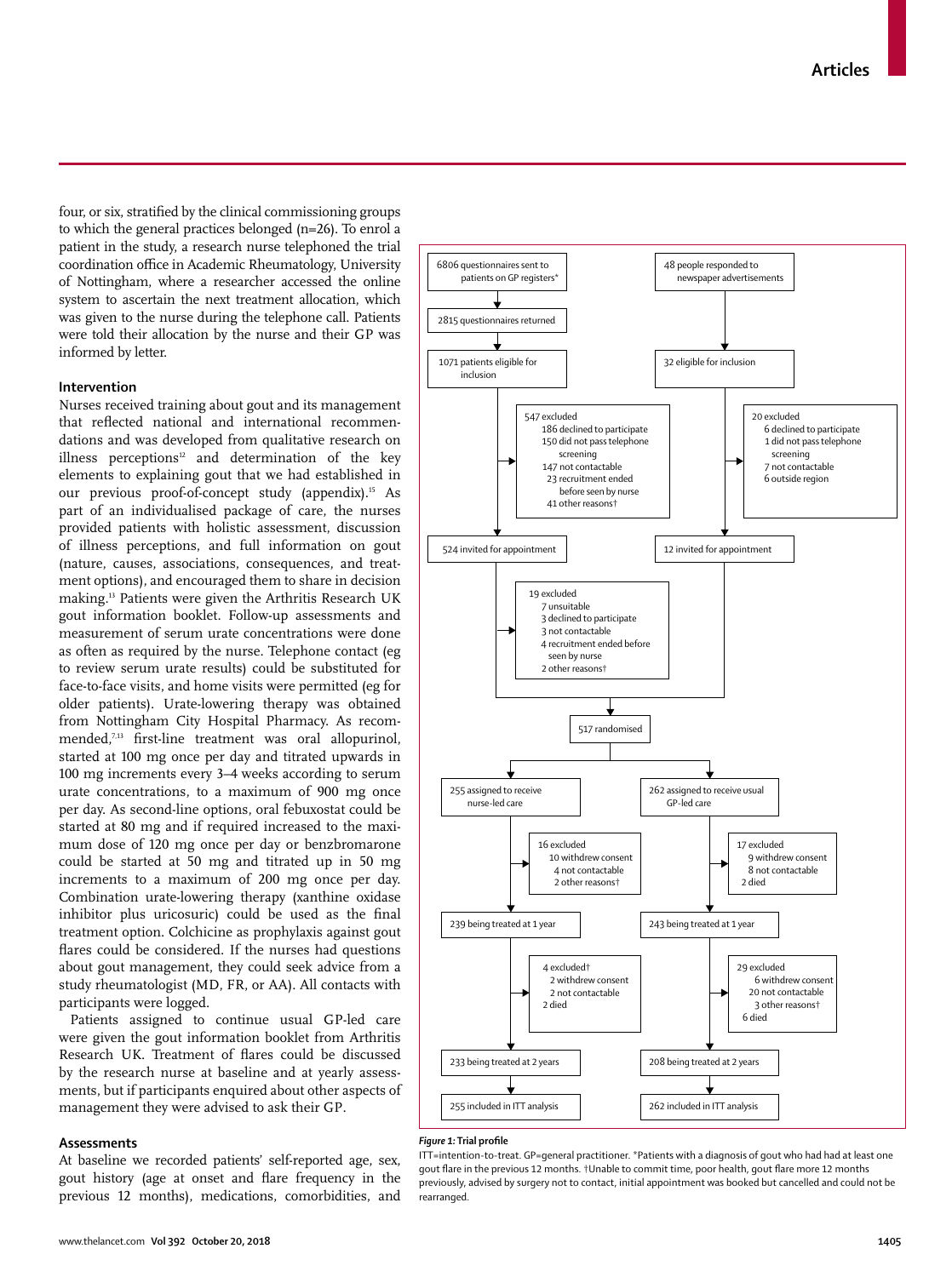|                                                                                                                                                                                                                                                  | Nurse-led care (n=255) | Usual care (n=262) |  |  |
|--------------------------------------------------------------------------------------------------------------------------------------------------------------------------------------------------------------------------------------------------|------------------------|--------------------|--|--|
| Age (years)                                                                                                                                                                                                                                      | 62.01(10.81)           | 63.69 (11.91)      |  |  |
| Women/men                                                                                                                                                                                                                                        | 26 (10%)/229 (90%)     | 30 (11%)/232 (89%) |  |  |
| White                                                                                                                                                                                                                                            | 246 (97%)              | 255 (97%)          |  |  |
| BM (kg/m <sup>2</sup> )                                                                                                                                                                                                                          | 29.78 (5.36)           | 29.79 (4.77)       |  |  |
| BMI $\geq$ 30 kg/m <sup>2</sup>                                                                                                                                                                                                                  | 102 (40%)              | 106 (41%)          |  |  |
| Comorbidities (self-reported)                                                                                                                                                                                                                    |                        |                    |  |  |
| Heart disease                                                                                                                                                                                                                                    | 50 (20%)               | 52 (20%)           |  |  |
| Hypertension                                                                                                                                                                                                                                     | 137 (54%)              | 142 (54%)          |  |  |
| <b>Diabetes</b>                                                                                                                                                                                                                                  | 32 (13%)               | 37 (14%)           |  |  |
| Hyperlipidaemia                                                                                                                                                                                                                                  | 69 (27%)               | 93 (36%)           |  |  |
| History of renal stones                                                                                                                                                                                                                          | 15 (6%)                | 18 (7%)            |  |  |
| Renal function                                                                                                                                                                                                                                   |                        |                    |  |  |
| eGFR (mL/min per 1.73 m <sup>2</sup> )                                                                                                                                                                                                           | 71.5(15.9)             | 70.2(15.9)         |  |  |
| Chronic kidney disease stage 3*                                                                                                                                                                                                                  | 58 (23%)               | 63 (24%)           |  |  |
| Creatinine concentration (µmol/L)                                                                                                                                                                                                                | 94.0(26.3)             | 94.7(24.3)         |  |  |
| Age at first gout flare (years)                                                                                                                                                                                                                  | 50.4(13.0)             | 51.0(14.7)         |  |  |
| Gout disease duration (years)                                                                                                                                                                                                                    | 11.6(9.8)              | 12.7(10.6)         |  |  |
| Flares in previous year                                                                                                                                                                                                                          |                        |                    |  |  |
| Two or more                                                                                                                                                                                                                                      | 203 (80%)              | 209 (80%)          |  |  |
| Four or more                                                                                                                                                                                                                                     | 97 (38%)               | 92 (35%)           |  |  |
| Ten or more                                                                                                                                                                                                                                      | 27(11%)                | 19 (7%)            |  |  |
| Pain severity during flarest                                                                                                                                                                                                                     | 8.3(1.5)               | 8.2(1.6)           |  |  |
| Tophi present                                                                                                                                                                                                                                    | 35 (14%)               | 23 (9%)            |  |  |
| Median (IQR) number of tophi                                                                                                                                                                                                                     | $2(1-4)$               | $2(1-3)$           |  |  |
| Diameter of largest tophus (mm)                                                                                                                                                                                                                  | 16.9(14.3)             | 20.1(14.0)         |  |  |
| Serum urate concentration (umol/L)                                                                                                                                                                                                               | 443.1 (100.5)          | 438.9 (98.2)       |  |  |
| <360 µmol/L                                                                                                                                                                                                                                      | 57 (22%)               | 56 (22%)           |  |  |
| Taking urate-lowering therapy                                                                                                                                                                                                                    | 101 (40%)              | 102 (39%)          |  |  |
| Allopurinol                                                                                                                                                                                                                                      | 101 (100%)             | 101 (99%)          |  |  |
| Sulfinpyrazone                                                                                                                                                                                                                                   | $\overline{0}$         | 1(1%)              |  |  |
| Data are mean (SD) or n (%) unless stated otherwise. BMI=body-mass index. eGFR=estimated glomerular filtration<br>rate. *eGFR <60 mL/min per 1.73 m <sup>2</sup> . †Measured with a numerical rating scale, where 0=no pain and 10= severe pain. |                        |                    |  |  |

*Table 1:* **Baseline characteristics**

See **Online** for appendix

quality of life (measured with the Short Form [36 item] general Health questionnaire [SF-36]<sup>18</sup> and the Gout Assessment Questionnaire, which includes the Gout Impact Scale disease-specific quality of life measure).<sup>19</sup> We also assessed patients by clinical examination at baseline to measure body-mass index and subcutaneous tophi (number, sites, and maximum diameter of the largest tophus measured with a Vernier caliper) and did blood tests to measure serum urate concentration and creatinine concentration to estimate glomerular filtration rate.

Patients in both study groups were given diaries in which to record flares.

# **Outcomes**

The primary outcome was the percentage of patients who had achieved serum urate concentrations less than 360 µmol/L at 2 years. Secondary outcomes were other serum urate measures (percentage of patients who had achieved serum urate concentrations <360 µmol/L at 1 year, <300 µmol/L at 1 and 2 years, and group mean

|                                                                               | Nurse-led<br>care (n=255) | Usual care<br>$(n=262)$ | <b>Risk ratio</b><br>(95% CI) |  |  |
|-------------------------------------------------------------------------------|---------------------------|-------------------------|-------------------------------|--|--|
| Serum urate concentration <360 µmol/L                                         |                           |                         |                               |  |  |
| Baseline                                                                      | 22.35%                    | 21.46%                  | $1.04(0.72 - 1.51)$           |  |  |
| 1 year                                                                        | 94.75%                    | 26.22%                  | $3.59(2.72 - 4.75)$           |  |  |
| 2 years                                                                       | 94.88%                    | 29.71%                  | $3.18(2.42 - 4.18)$           |  |  |
| p for trend within group                                                      | < 0.0001                  | 0.0757                  |                               |  |  |
| Serum urate concentration <300 µmol/L                                         |                           |                         |                               |  |  |
| Baseline                                                                      | 8.63%                     | 10.34%                  | $0.83(0.48 - 1.46)$           |  |  |
| 1 year                                                                        | 87.42%                    | 13.75%                  | $6.46(4.46-9.34)$             |  |  |
| 2 years                                                                       | 88.05%                    | 17.46%                  | $5.11(3.61 - 7.23)$           |  |  |
| p for trend within group                                                      | < 0.0001                  | 0.0387                  |                               |  |  |
| Taking urate-lowering therapy                                                 |                           |                         |                               |  |  |
| Baseline                                                                      | 39.61%                    | 38.93%                  | $1.02(0.77 - 1.34)$           |  |  |
| 1 year                                                                        | 96.70%                    | 46.83%                  | $2.06(1.65 - 2.57)$           |  |  |
| 2 years                                                                       | 96.10%                    | 56.13%                  | $1.71(1.38 - 2.11)$           |  |  |
| p for trend within group                                                      | < 0.0001                  | 0.0053                  |                               |  |  |
| Two or more flares                                                            |                           |                         |                               |  |  |
| Baseline                                                                      | 79.92%                    | 79.77%                  | $1.00(0.83 - 1.22)$           |  |  |
| 1 year                                                                        | 53.99%                    | 39.82%                  | $1.36(1.05-1.77)$             |  |  |
| 2 years                                                                       | 8.00%                     | 24.29%                  | $0.33(0.19 - 0.57)$           |  |  |
| p for trend within group                                                      | < 0.0001                  | < 0.0001                |                               |  |  |
| <b>Four or more flares</b>                                                    |                           |                         |                               |  |  |
| Baseline                                                                      | 38.04%                    | 35.11%                  | $1.08(0.82 - 1.44)$           |  |  |
| 1 year                                                                        | 27.92%                    | 20.76%                  | $1.33(0.92 - 1.92)$           |  |  |
| 2 years                                                                       | 1.15%                     | 12.39%                  | $0.09(0.02 - 0.36)$           |  |  |
| p for trend within group                                                      | < 0.0001                  | < 0.0001                | ÷.                            |  |  |
| Presence of tophi                                                             |                           |                         |                               |  |  |
| <b>Baseline</b>                                                               | 13.73%                    | 8.78%                   | $1.56(0.92 - 2.65)$           |  |  |
| 1 year                                                                        | 7.06%                     | 10.15%                  | $0.53(0.28 - 1.02)$           |  |  |
| 2 years                                                                       | 2.85%                     | 11.29%                  | $0.21(0.08 - 0.52)$           |  |  |
| p for trend within group                                                      | < 0.0001                  | 0.4145                  |                               |  |  |
| Percentage and risk ratio values were estimated with multiple imputation with |                           |                         |                               |  |  |

the assumption that data were missing at random.

*Table 2:* **Dichotomous efficacy outcomes**

serum urate concentrations at 1 and 2 years); frequency of gout flares during years 1 and 2; the percentage of patients with tophi overall; the median number of tophi and the maximum diameter of the largest tophus at 1 and 2 years among patients with tophi at baseline; quality of life (physical and mental components) and Gout Impact Scale at 1 and 2 years; and costeffectiveness, calculated as cost per quality-adjusted life-year (QALY) gained.

### **Statistical analysis**

We initially calculated that an overall sample size of 724 patients would be needed to show a difference in quality of life between groups in this trial based on two Nottingham observational studies.20,21 After we obtained data from our proof-of-concept study<sup>15</sup> we revised the sample size estimate. For 90% power at a significance level of 0·05 (two-tailed), the sample size needed was 20 to show a difference in the percentage of patients achieving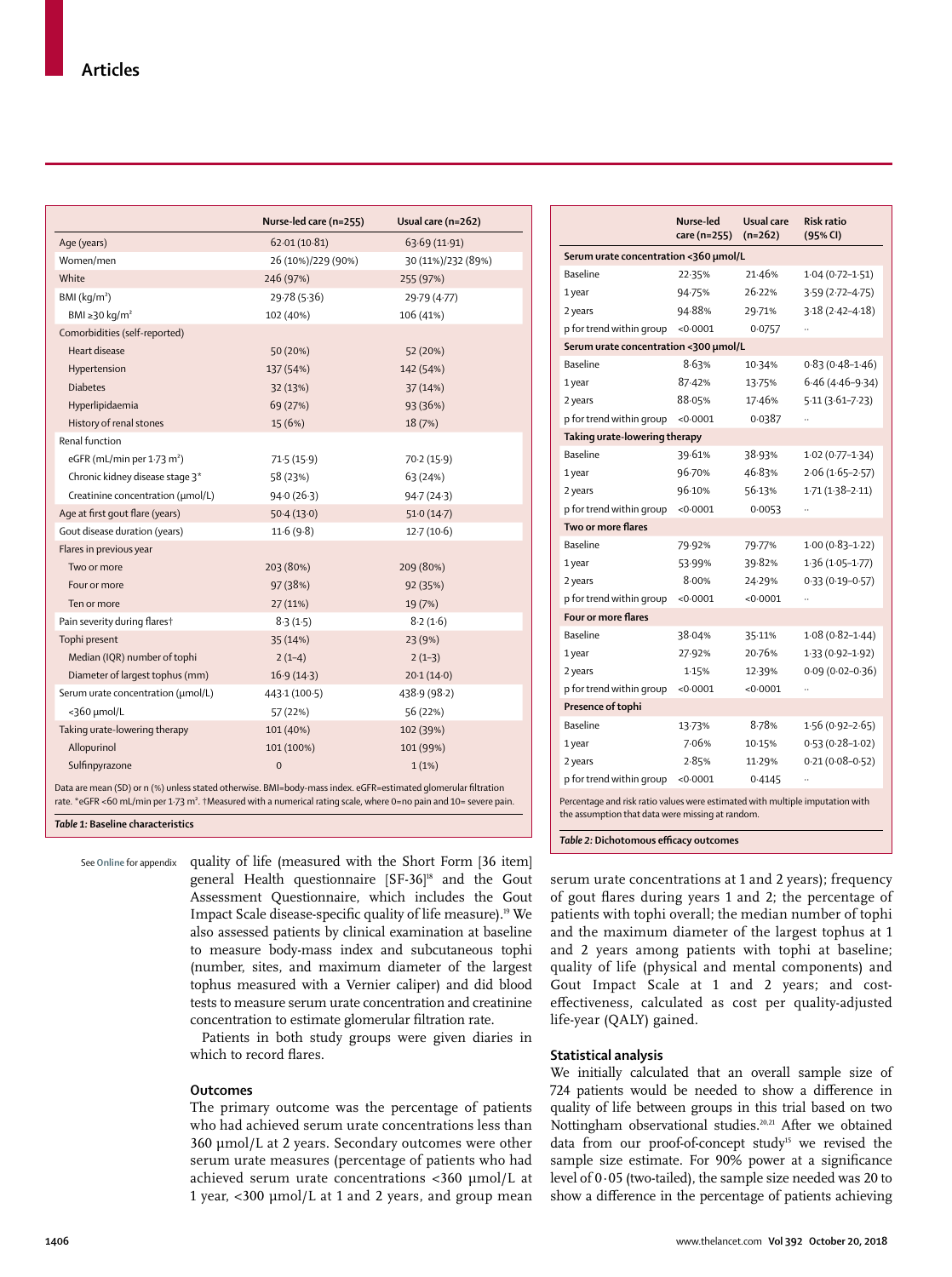www.thelancet.com**Vol 392 October 20, 2018 1407**

serum urate concentrations less than 360 μmol/L (92% *vs* 13%),<sup>15</sup> 166 to assess a difference in the frequency of acute flares (mean difference 2⋅4 [SD 2⋅3]),<sup>15</sup> and 648 to assess a difference in quality of life (mean difference 0∙74 [SD 2⋅9]).<sup>21</sup> Owing to recruitment being slower than expected, we reduced the power to 80% at a significance level of 0·05 (two-tailed), changing the required sample sizes to 16, 124, and 486, respectively. Thus, we aimed to recruit 512 patients, allowing for 10% dropout over 2 years.

We compared groups at baseline and after 1 and 2 years by intention to treat with multiple imputation, assuming that data were missing at random. A Markov chain Monte Carlo method was used to impute missing continuous data, and a fully conditional specification model was used to impute missing dichotomous or categorical data. Missing values were imputed within each group with adjustment for the baseline level of the imputed variable, serum urate concentration, use of urate-lowering treatment, age, and number of flares. We did a per-protocol analysis involving patients who completed 2 years of treatment to test sensitivity.

We used ANCOVA to analyse continuous variables (between-group comparisons and tests for linear trend). Risk ratio (RR) and 95% CIs were calculated for dichotomous data with Poisson regression. We adjusted all analyses for the baseline level of the outcome assessed. A repeated-measures analysis was used to assess linear trends for effect of time from baseline to 1 year and 2 years. We used the GLM procedure in SAS (version 9.4) with three time points (baseline, 1 year, and 2 years) to handle multilevel data and to adjust for cluster effects within individuals.

The cost-effectiveness analysis was done with a National Health Service perspective and a lifetime horizon. A state transition model was constructed based on four serum urate concentration ranges (<360 µmol/L,  $\geq$ 360 to <480 µmol/L,  $\geq$ 480 to <600 µmol/L, and ≥600 µmol/L). To reduce stochasticity in the model we assumed that the flare rates per range of serum urate concentrations would be constant within each of the periods 0–6 months, 7–12 months, and 13–24 months. These values were calculated as the number of flares divided by the number of patient-months of follow-up during a period. Beyond 24 months we assumed that the flare rates per range of serum urate concentration would be independent of initial management and set the values to the average nurse-led and usual-care values between 12 and 24 months.

The cost of the management of gout flares was estimated according to the National Institute for Health and Care Excellence (NICE) review of treatment with pegloticase.<sup>22</sup> We did a sensitivity analyses in which we lowered the cost per flare (from  $f$  341 to  $f$  50) and added nurse time for reviewing patients (an extra 30 min per 6 months) in years 3 and 4 (appendix). We also did a post-hoc analysis that made pessimistic assumptions regarding the efficacy of the nurse-led approach, in

|                                                                                                                                                                                                  | Nurse-led care (n=255) Usual care (n=262) |                 | Mean difference (95% CI)       |  |  |  |
|--------------------------------------------------------------------------------------------------------------------------------------------------------------------------------------------------|-------------------------------------------|-----------------|--------------------------------|--|--|--|
| Serum urate concentration (umol/L)                                                                                                                                                               |                                           |                 |                                |  |  |  |
| <b>Baseline</b>                                                                                                                                                                                  | 443.07 (100.50)                           | 438.85 (98.17)  | 4.22 (-12.97 to 21.40)         |  |  |  |
| 1 year                                                                                                                                                                                           | 250.56 (60.59)                            | 427.87 (103.65) | 178.86 (164.80 to 192.92)      |  |  |  |
| 2 years                                                                                                                                                                                          | 251.52 (72.15)                            | 421.13 (109.62) | 170.98 (154.37 to 187.58)      |  |  |  |
| p for trend within group                                                                                                                                                                         | < 0.0001                                  | 0.0647          |                                |  |  |  |
| Number of tophi                                                                                                                                                                                  |                                           |                 |                                |  |  |  |
| Baseline                                                                                                                                                                                         | $2(1-4)$                                  | $2(1-3)$        | $0.28$ (-2.89 to 3.45)         |  |  |  |
| 1 year                                                                                                                                                                                           | $1(1-3)$                                  | $1(1-2)$        | 2.19 (0.77 to 3.61)            |  |  |  |
| 2 years                                                                                                                                                                                          | $1(1-1)$                                  | $1(1-2)$        | 2.06 (0.94 to 3.19)            |  |  |  |
| p for trend within group                                                                                                                                                                         | 0.0010                                    | 0.3784          |                                |  |  |  |
| Diameter of largest tophus (mm)                                                                                                                                                                  |                                           |                 |                                |  |  |  |
| <b>Baseline</b>                                                                                                                                                                                  | 16.89 (14.08)                             | 20.09 (13.25)   | $-3.20$ ( $-10.73$ to $4.32$ ) |  |  |  |
| 1 year                                                                                                                                                                                           | 7.53(11.34)                               | 16.54(16.27)    | 7.18 (1.08 to 13.28)           |  |  |  |
| 2 years                                                                                                                                                                                          | 3.29(7.89)                                | 13.61(15.06)    | 8.77 (3.75 to 13.79)           |  |  |  |
| p for trend within group                                                                                                                                                                         | < 0.0001                                  | 0.1478          |                                |  |  |  |
| SF-36 score                                                                                                                                                                                      |                                           |                 |                                |  |  |  |
| Physical component                                                                                                                                                                               |                                           |                 |                                |  |  |  |
| <b>Baseline</b>                                                                                                                                                                                  | 35.64 (14.20)                             | 35.48(14.29)    | $0.16$ (-2.31 to 2.62)         |  |  |  |
| 1 year                                                                                                                                                                                           | 40.46 (14.10)                             | 36.54 (14.21)   | 3.82 (1.88 to 5.76)            |  |  |  |
| 2 years                                                                                                                                                                                          | 41.01(16.71)                              | 37.43(14.80)    | 3.48 (1.20 to 5.75)            |  |  |  |
| p for trend within group                                                                                                                                                                         | < 0.0001                                  | 0.1371          |                                |  |  |  |
| Mental component                                                                                                                                                                                 |                                           |                 |                                |  |  |  |
| Baseline                                                                                                                                                                                         | 51.44(10.47)                              | 52.81(10.35)    | 1.37 (0.43 to 3.17)            |  |  |  |
| 1 year                                                                                                                                                                                           | 53.46 (8.99)                              | 54.01 (9.33)    | $0.21$ (-1.14 to 1.56)         |  |  |  |
| 2 years                                                                                                                                                                                          | 52.92 (14.34)                             | 54.02 (9.26)    | $0.22$ (-1.62 to 2.07)         |  |  |  |
| p for trend within group                                                                                                                                                                         | 0.1582                                    | 0.1658          |                                |  |  |  |
| Gout Impact Scale score                                                                                                                                                                          |                                           |                 |                                |  |  |  |
| Gout concern overall                                                                                                                                                                             |                                           |                 |                                |  |  |  |
| <b>Baseline</b>                                                                                                                                                                                  | 71.56 (23.61)                             | 68.51 (23.14)   | 3.31 (-0.71 to 7.33)           |  |  |  |
| 1 year                                                                                                                                                                                           | 48.78 (25.05)                             | 57.79 (26.53)   | 10.66 (6.39 to 14.93)          |  |  |  |
| 2 year                                                                                                                                                                                           | 37.54 (24.97)                             | 53.62(27.02)    | 17.54 (13.15 to 21.94)         |  |  |  |
| p for trend within group                                                                                                                                                                         | < 0.0001                                  | < 0.0001        |                                |  |  |  |
| Unmet gout treatment need                                                                                                                                                                        |                                           |                 |                                |  |  |  |
| <b>Baseline</b>                                                                                                                                                                                  | 44.33 (21.81)                             | 43.19 (21.62)   | 1.14 (-2.62 to 4.90)           |  |  |  |
| Year-1                                                                                                                                                                                           | 25.62(18.16)                              | 36.29 (18.81)   | 11.00 (7.71 to 14.30)          |  |  |  |
| Year-2                                                                                                                                                                                           | 21.03(15.93)                              | 33.71 (19.67)   | 12.88 (9.58 to 16.19)          |  |  |  |
| p for trend within group                                                                                                                                                                         | < 0.0001                                  | < 0.0001        |                                |  |  |  |
| Data in groups are mean (SD) or median (IQR). Values were calculated with multiple imputation with the assumption<br>that data were missing at random. SF-36=Short Form (36 item) Health Survey. |                                           |                 |                                |  |  |  |

*Table 3:* **Continuous efficacy outcomes** 

which the flare rates were increased by 20% in the first 2 years and the split of patients across the serum urate concentration ranges at the end of year 2 was altered (appendix). The model was simplistic and typically unfavourable to the nurse-led treatment, for example, it ignored the effects of tophi, assumed that longer-term flare rates within each serum urate concentration band are independent of treatment strategy, and that crystals did not dissolve in patients with serum urate concentrations maintained below 360 µmol/L. Finally, we did a post-hoc comparison of participants with renal impairment (defined as chronic kidney disease stage 3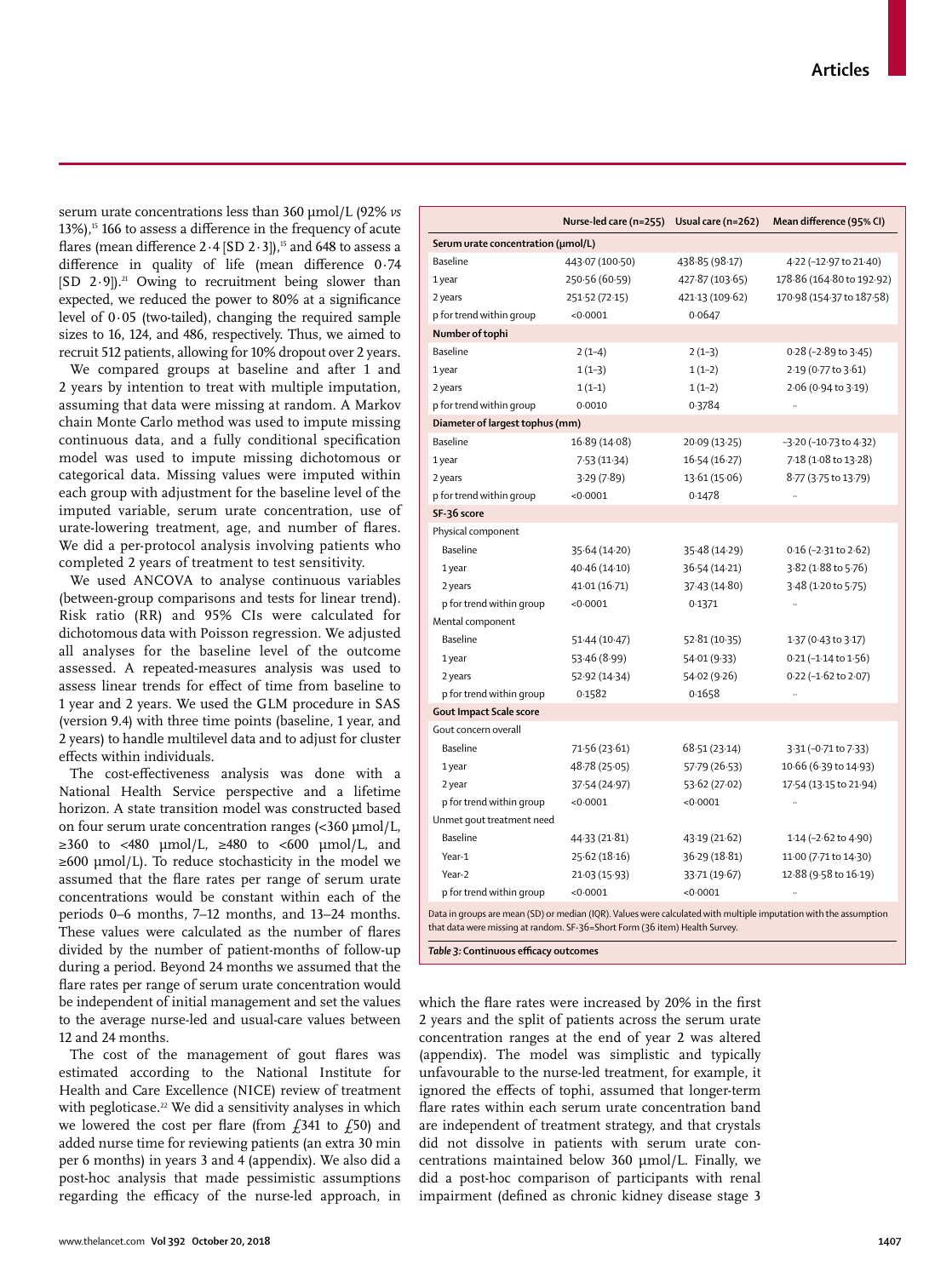

*Figure 2:* **Mean (95% CI) serum urate concentrations throughout the study**

Data in the usual-care group were only available at baseline, 1 year, and 2 years but serum urate monitoring data recorded in follow-up visits were available in the nurse-led group.

> [estimated glomerular filtration rate <60 mL/min per 1⋅73 m²]) and those without renal impairment in the nurse-led group to investigate the percentages of patients taking urate-lowering therapy, with serum urate concentrations less than 360 µmol/L, and with side-effects while taking urate-lowering therapy. We used the  $\chi^2$  test for comparison between groups.

> This study is registered with www.ClinicalTrials.gov, number NCT01477346.

# **Role of the funding source**

The funder had no role in study design, data collection, data analysis, data interpretation, or writing of the report. The corresponding author had full access to all data in the study and had final responsibility for the decision to submit for publication.

# **Results**

Of 6806 questionnaires sent to patients by GP practices, 2815 (41%) were returned (figure 1). 1605 (57%) of 2815 respondents reported having had gout flares in the previous year, among whom 1071 were willing to be contacted further. Of these, 524 were screened and 505 were randomly assigned to a treatment group. Of the 48 people who responded to the advertisement, 12 were screened and randomised (figure 1). The first participant entered the study on March 21, 2013, and follow-up of the last participant finished on Oct 25, 2016.

Patients' characteristics did not differ significantly at baseline (table 1). Most were middle-aged white men, mean gout duration was 12 years, and 11% of patients had tophi at baseline. 203 (39%) were taking urate-lowering therapy at baseline, of whom 202 were taking allopurinol. The mean dose at baseline was 227 mg/day (SD 101) and only seven (7%) patients were taking more than 300 mg/day. Only around 20% of patients had serum urate concentration less than 360 μmol/L.

Of 517 patients who started the study, 482 (93%) completed 1 year and 441 (85%) completed 2 years

(figure 1). A comparison of patients who did and did not remain in the study is shown in the appendix. Retention was higher in the nurse-led group than in the usual-care group (20 *vs* 46 completed the study, p<0∙0001). Two patients in the nurse-led group and eight in the usual-care group died (p=0∙0611; figure 1). There were no significant differences between groups in changes of body-mass index or renal function during the study (appendix).

At 2 years, multiple imputation showed that 95% of participants in the nurse-led group had achieved serum urate concentrations less than 360 μmol/L compared with 30% in the usual care group (RR 3∙18, 95% CI 2∙42–4∙18, table 2). A similar difference was seen after 1 year (table 2). Concentrations less than 300 μmol/L at 2 years had been achieved in 88% of patients receiving nurse-led care, compared with 17% in the usual-care group (p<0∙0001). The mean serum urate concentrations in the nurse-led group were significantly lower than those in the usual-care group after 1 and 2 years (table 3, figures 2, 3). The differences between groups at 1 and 2 years reflect a mean decrease of 183 μmol/L in the first 3 months of treatment in the nurse-led group that was sustained compared with reductions of around 10 μmol/L achieved by each of years 1 and 2 in the usualcare group.

Use of urate-lowering therapy increased in both groups but was significantly higher in the nurse-led group than in the usual-care group at 1 and 2 years (table 2). In the nurse-led group, based on multiple imputations, 97% and 96% of patients were taking urate-lowering therapy at 1 year and 2 years, respectively, compared with 47% and 56%, respectively, in the usual-care group. Most patients were taking allopurinol (84% *vs* 96%). Doses of allopurinol were greater than 300 mg/day in 80% patients in the nurse-led group at 1 year and in 79% at 2 years, compared with 11% and 10%, respectively, in the usualcare group (appendix). The mean dose at 2 years in the nurse-led group was 460 mg/day compared with 230 mg/day in the usual-care group. Among the patients taking other urate-lowering therapy, febuxostat was being taken by more patients in the nurse-led group than in the usual-care group at 2 years (14% *vs* 3%). Only four patients in the nurse-led group and one in the usual-care group were receiving uricosurics at 2 years and none required combination urate-lowering therapy. Only three participants in the nurse-led group elected to receive colchicine prophylaxis against gout during the titration phase of urate-lowering therapy.

In the nurse-led group 24 (10%) patients discontinued urate-lowering therapy, among whom 12 did so due to one or more side-effects (rash or pruritus n=4; reduced estimated glomerular filtration rate n=4; gastrointestinal upset n=2; arthralgia n=2; systemic upset, including fatigue and sweating n=2; reduced libido n=1; and breast tenderness, flushes, and cramps n=1) and the remainder because of no perceived benefit and wish for different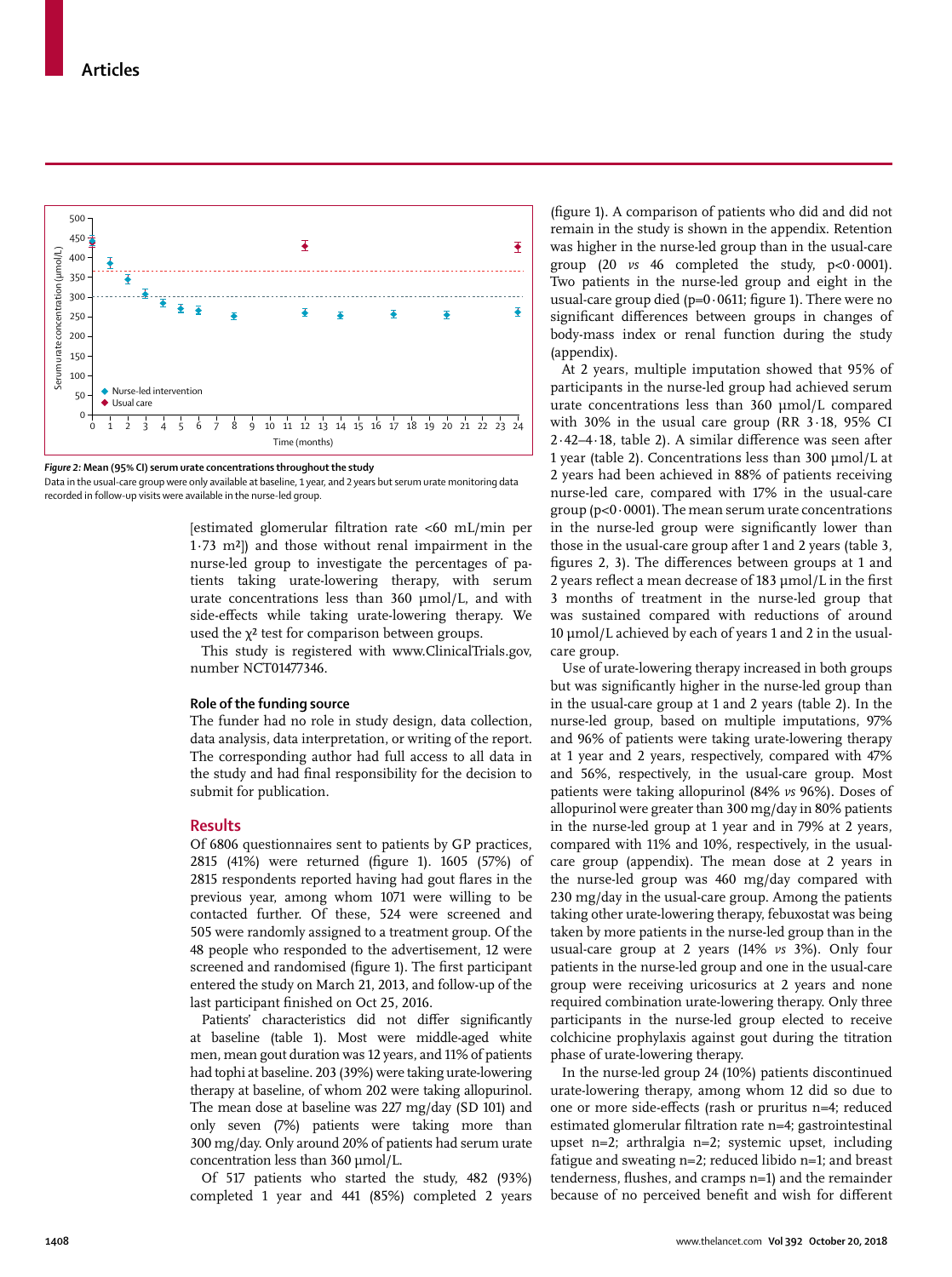

*Figure 3:* **Serum urate concentration, number of flares and presence of tophi at baseline, 1 year, and 2 years** (A) Mean (95% CI) serum urate concentration. (B) Mean (95% CI) number of flares. (C) Proportion of patients with any tophi.

treatment (n=8), no response to urate-lowering therapy after titration (n=3), and cessation during chemotherapy (n=1). All side-effects resolved within 1 week of stopping treatment. All 24 patients wished to receive an alternative urate-lowering regimen and were successfully taking treatment by the end of year 1, including two patients who had second regimen changes.

Equivalent surveillance and monitoring of side-effects were not available in the usual care group. Two (1%) participants reported side-effects attributed to allopurinol that led to discontinuation, and neither was started on another urate-lowering regimen. A post-hoc comparison of patients with and without renal impairment in the nurse-led group showed no difference after 2 years among those taking urate-lowering therapy (50 [94%] of 58 with renal impairment *vs* 171 [97%] of 191 without renal impairment), those achieving serum urate concentrations less than 360 μmol/L (50 [94%] *vs* 168 [95%]) or less than 300 μmol/L (46 [87%] *vs* 156 [89%]), or those who had had side-effects associated with allopurinol (eight [14%] *vs* 15 [8%]).

Flare frequency reduced gradually from baseline to 2 years in both groups (p<0∙0001 for trend, table 2, figure 3). The risk of having two or more flares per year was higher in the nurse-led group than in the usual-care group at 1 year but had become much lower after 2 years (table 2). A similar pattern was observed for risk of four or more flares (table 2).

The risk of having any tophi was similar in the two treatment groups at baseline, but number of patients with tophi reduced from 35 (14%) at baseline to six (3%) at 2 years in the nurse-led group, whereas no change was seen in the usual-care group (table 2, figure 3). The median number of tophi fell in the nurse-led group (p<0∙0010 for trend, table 3) and at years 1 and 2 the numbers of tophi were lower than in the usual-care group (p<0⋅0001 and p=0⋅0090, respectively; table 3). The mean diameter of the largest tophus was significantly smaller among patients in the nurse-led group than among those in the usual-care group at years 1 and 2 (table 3).

In a post-hoc per-protocol analysis, the relationship between serum urate concentrations and clinical outcomes was assessed in tertiles of serum urate concentrations at 2 years in all patients who completed the study (lowest <247 μmol/L, middle 248–365 μmol/L, and highest >365 μmol/L). The percentages of participants experiencing flares during year 2 were 7%, 10%, and 29%, respectively, for two or more (p<0∙0001 for trend) and 1%, 3%, and 14%, respectively, for four or more (p<0∙0001 for trend), and the percentages of patients with tophi at the end of year 2 were 2%, 6%, and 10%, respectively (p=0∙0050 for trend).

The SF-36 physical component, but not the mental component, significantly improved in the nurse-led group but did not change in the usual-care group (table 3). Mean scores were significantly better in the nurse-led group than in the usual-care group at 1 year (p<0∙0010) and 2 years (p=0∙0027). Gout Impact Scale scores improved significantly in both groups, for the overall and unmet needs components (table 3) but were better in the nurse-led group at 1 and 2 years (both  $p < 0.0001$ ).

Participants in the nurse-led group attended a mean of 9∙3 visits (SD 2∙2) and had a mean of 8∙3 (3∙2) telephone calls about gout, mostly occurring in the first year of treatment, and mainly in the first 6 months of treatment (appendix). Patients in the usual-care group visited GPs a mean of  $0.6$  times (SD 1.4) specifically for gout during the 2-year study period.

When assessed per protocol, results for all primary and secondary outcomes did not differ qualitatively from those in the intention-to-treat dataset (appendix).

The cost per QALY gained for nurse-led care at 2 years was £5066 and was modelled to be £286 at 3 years. We calculated that nurse-led care would produce 2% more health than usual care and cost  $f1726$  less per QALY gained at 5 years, and would produce 3% more health gain and cost  $f$ 2783 less per QALY gained at 10 years. If the cost of gout flares were decreased, the cost per QALY gained would rise to  $f$ 6144 at 3 years,  $f$ 3578 at 5 years, and  $\frac{1}{2425}$  at 10 years, but remained cost-effective given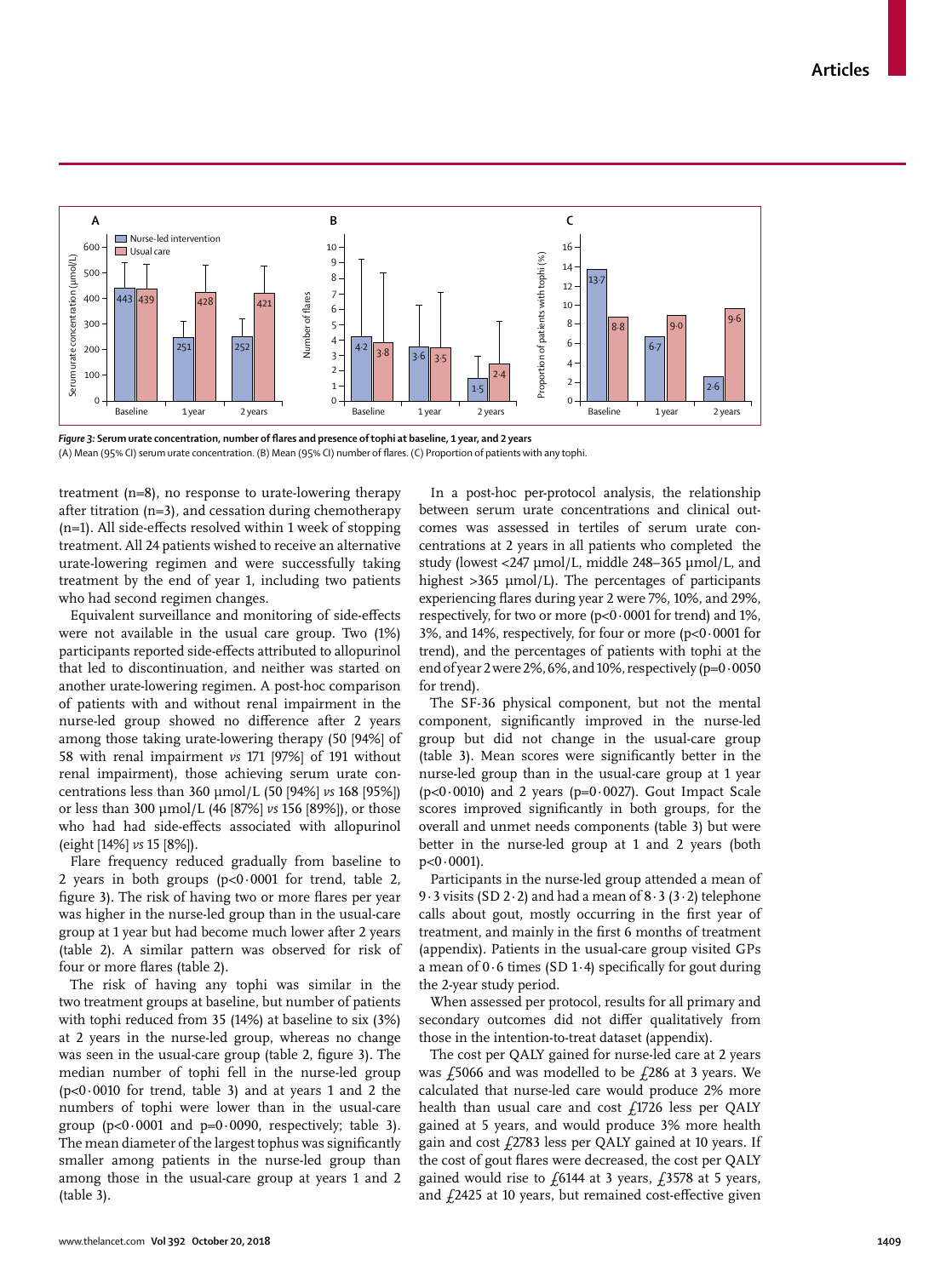the NICE threshold of  $f20000$  (appendix). The inclusion of additional nurse time did not substantially alter the cost per QALY gained value at 3 years (increase  $\text{\emph{f520}}$ ), and at 5 years and beyond the nurse-led approach led to cost savings. Even with the model of extremely unfavourable efficacy, the cost per QALY gained was  $f$ 5011 at 3 years and  $f$ 648 at 5 years, and became cost saving at 10 years (appendix).

# **Discussion**

Nurse-led care of people with gout in the UK community can achieve high uptake of urate-lowering therapy and adherence over 2 years. 95% of participants in the nurseled group achieved the recommended target serum urate concentration of less than  $360 \text{ } \mu \text{mol/L}^{15}$  and patientcentred outcomes, including flare frequency, presence of tophi, and quality of life, improved significantly compared with those in the usual-care group. This study strongly reaffirms the importance of education and engagement of patients in disease management and the usefulness of a treat-to-target strategy. As well as clinical benefits to patients with gout, the cost per QALY gained was far below the standard NICE threshold of £20000 and started to save costs at 5 years. A similar pattern was seen even in an extremely unfavourable efficacy model and when the cost of managing gout flares was substantially reduced.

To our knowledge, this is the first randomised controlled trial to compare nurse-led gout care with usual GP-led care. The key differences from usual care in the nurse-led approach in this study were the time spent explaining gout and making the explanations individualised and easy to understand, addressing illness perceptions, and involving patients in shared decision making. Although education and engagement are thought to be professional responsibilities and core elements of care, they are often suboptimum in gout management,<sup>23</sup> which possibly reflects misconceptions and poor understanding of gout by physicians<sup>8,12</sup> and time constraints on health-care delivery. The role of non-physician health-care professionals in providing gout education has been examined in two US pilot studies. One assessed pharmacist-assisted management of urate-lowering therapy for 100 patients referred by primary care physicians $24$  and the other assessed nursedelivered education plus pharmacist telephone calls in 45 patients referred to hospital-based rheumatologists.<sup>25</sup> As with our pilot study of nurse-led care,<sup>15</sup> the two US studies reported good acceptability and benefits to patients from education irrespective of the health professionals involved. In a later US randomised controlled trial involving 77 patients, pharmacist-led, telephone-based management of urate lowering therapy was compared with usual care led by primary physicians.26 At 26 weeks, 13 (35%) of 37 patients in the pharmacist-led group compared with five (14%) of 40 in the physician-led group had serum urate less than 360 µmol/L.

Strengths of our study are that it was a randomised controlled trial with a usual-care comparator and that it was done in the community, where most gout patients are managed. Additionally, we followed up patients for 2 years and the study was powered to show differences between groups in patient-centred outcomes. The patients included were typical of those encountered in clinical practice, with many having associated comorbidities (eg, being overweight or obese or having cardiovascular disease) and around 20% had renal insufficiency (chronic kidney disease stage 3), yet were able to achieve optimum clinical outcomes with nurseled care. Furthermore, retention in this group was 91% at 2 years and adherence to urate-lowering therapy was the best reported in clinical trials of gout. These findings probably reflect the importance of education and engagement of patients, but also regular followup and positive patient−practitioner interactions. A qualitative study to assess the various elements of care in relation to outcomes has been done in 30 of the patients in this study who were sampled 18–26 months after study end, and results will be published separately.

Several aspects of nurse-delivered treat-to-target uratelowering therapy deserve emphasis. First, allopurinol doses were higher in the nurse-led group than in the usual-care group (mean 460 mg/day *vs* 230 mg/day), and in the UK overall, where prescriptions rarely exceed 300 mg/day.9 These higher doses were needed to improve outcomes. Suboptimum dosing in the usual-care group might reflect physician inertia, lack of a treat-to-target strategy, poor monitoring of serum urate concentrations,9,27–29 and concerns over safety of and adherence to urate-lowering therapy.<sup>12</sup> Febuxostat was a successful alternative urate-lowering therapy, uricosurics were needed infrequently, and no patient needed combined therapy. Second, only three participants elected to receive prophylaxis against gout flares during the titration phase at the start of urate-lowering therapy.<sup>7,13</sup> This low uptake might explain the slightly higher flare frequency in the nurse-led group in year 1 than in the usual-care group, but adherence was not affected, which suggests that prophylaxis might not be needed if up titration is done slowly.15 Third, 99% of patients in the nurse-led group, when fully informed about treatment options, wanted to start urate-lowering therapy. This finding challenges the recommendations to reserve such treatment for patients with severe gout. Some guidelines that support full education about gout, including urate-lowering therapy, at time of diagnosis<sup>7,13</sup> are moving towards early definitive treatment rather than waiting until gout is severe. A similar paradigm has been applied to rheumatoid and other inflammatory arthritides. Finally, the American College of Physicians has advised doctors to not use treat-to-target urate-lowering therapy because they found no evidence of benefits to patient.<sup>30</sup> However, their treatto-avoid-symptoms strategy, which ignores serum urate concentrations and engagement of patients, is not clearly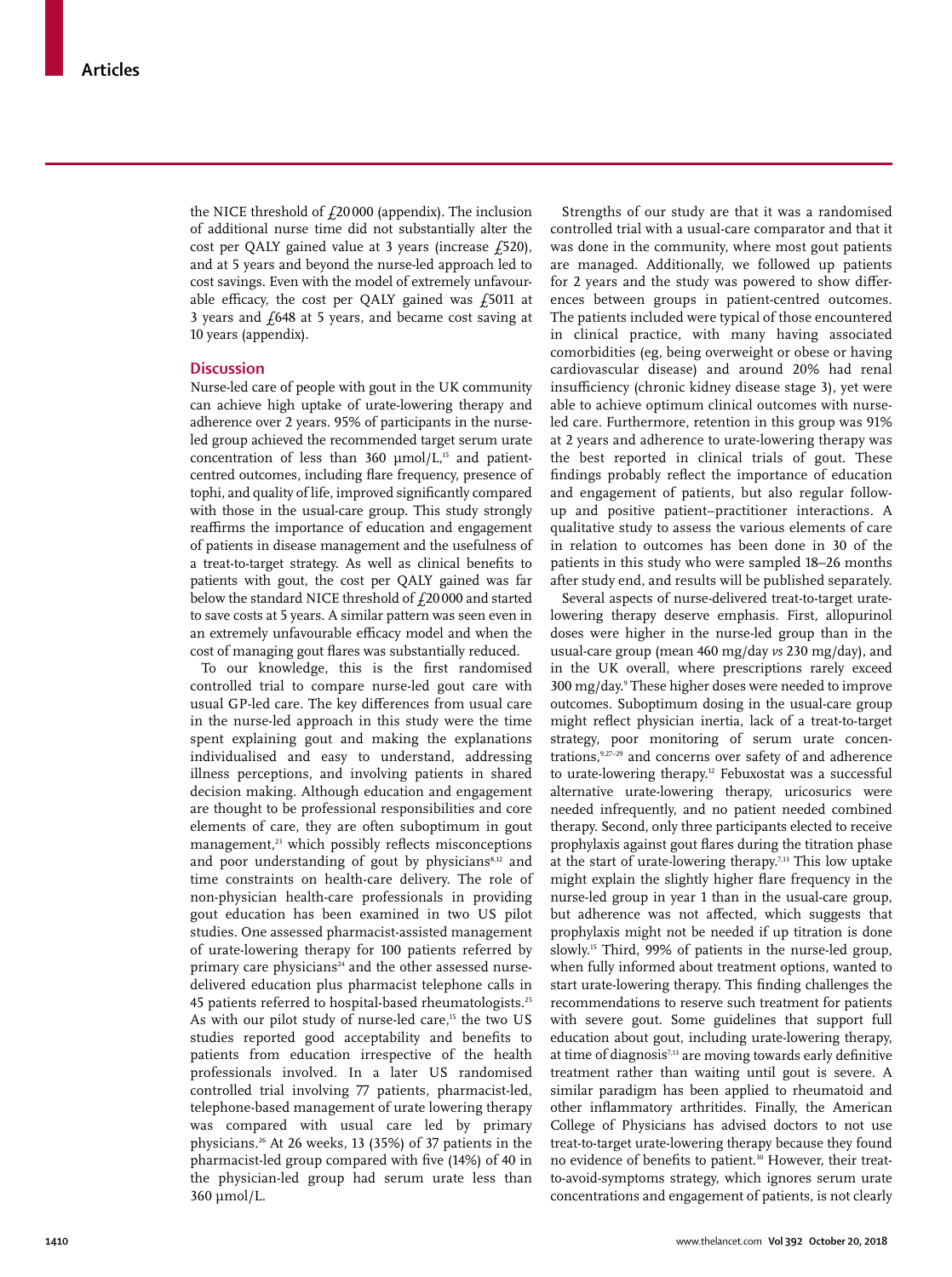explained, and the approach is not supported by evidence.31 If that strategy is taken to approximate the usual-care situation in our GP-led group, our study supports treat to target.<sup>7,13,16,32</sup> The improved patientcentred outcomes we saw in the nurse-led group at 2 years and clear relationships between tertiles of serum urate concentration at the end of the study and flare frequency in year 2 and presence of tophi at the end of the study further refute the American College of Physicians advice.

This study has limitations. First, recruitment might have been subject to selection bias if participating practices were interested in gout. Likewise, if people concerned about gout were more likely to participate, the population might have been subject to response bias. Nevertheless, the proportion of patients taking uratelowering therapy at baseline (39%) is representative of the  $UK<sub>1,9</sub>$  and neither bias would diminish or enhance between-group differences. Second, blinding of the intervention was not possible, which might have affected the behaviour of GPs and participants in the usual-care group (eg, GPs more actively managing the gout of patients known to be in the study or patients feeling encouraged to consult more after receiving the gout information from a nurse and booklet at baseline). Certainly, use of urate-lowering therapy increased from 39% to 56% in the usual-care group, but allopurinol doses remained low and mean serum urate concentrations did not improve. Therefore, any behaviour changes did not importantly affect results and, if anything, would have diminished between-group differences. Third, because crystal identification was not required for the diagnosis of gout, some patients might have been misclassified. This diagnostic method is, however, rarely used by GPs and should not affect between-group differences. Misclassification might also have occurred through patients self-reporting flares without requirement for specific clinical criteria or assessment and irrespective of any modification by rapid self-treatment. Again, though, this factor should not have altered between-group differences. Fourth, although the study lasted 2 years, longer observation would be useful to allow sufficient time to eliminate all sodium urate crystals and assess people through to true remission. Fifth, the study was done in just one UK region, and generalisability of the findings remains to be determined. Similarly, this care model might not suit countries with less well established nurse-led care. However, providing that patients are fully informed and engaged and a treat-to-target strategy is used for urate-lowering therapy, our findings are likely to be generalisable to any practitioner who delivers the care. Finally, we trained research nurses rather than practicebased nurses. This caveat will be addressed in a future research-to-implementation study.

Community-based nurse-led care involving education and engagement of patients and a treat-to-target strategy for urate-lowering therapy achieved target serum urate concentrations and improved patient-centred outcomes in more than 90% of patients with gout. Compared with usual GP-led care, this model was cost-effective and potentially cost-saving, and merits further consideration in the UK. Our results highlight the importance and success of individualised education and care of patients, a principle that should be considered by any health-care professional who manages people with gout.

#### **Contributors**

MD, HR, MS, and WZ conceived and designed the study. HR was trial manager, organised all financial aspects of the trial, recruited the practices, and was principal liaison with the funder, research ethics committee, and National Health Service authorities. MD and WJ trained the research nurses in gout care. LD oversaw development of the trial database and randomisation procedure. WJ, DA, CB, and SD provided the care and did the data collection for the nurse-led group. MD, AA, and FR authorised trial prescribing and advised nurses on clinical issues. AS, MD, and WZ did the clinical data analysis and interpretation. RH and MS did the economic analysis. All authors critically revised the work for intellectual content, approved the final version, and agreed to be accountable for the work. MD is overall guarantor for the study.

#### **Declaration of interests**

MD and AA have received research funding from AstraZeneca for the Sons of Gout study. MD has received consultation fees from AstraZeneca, Grunenthal, and Mallinckrodt. WZ has received consultation fees from AstraZeneca and Grunenthal. The other authors declare no competing interests.

#### **Data sharing statement**

Deidentified patients' data can be requested by researchers for use in independent scientific research and will be provided following review and approval of the research proposal (including statistical analysis plan) and completion of a data sharing agreement with the University of Nottingham. Data requests can be made anytime from 9 months after the publication of this trial for up to 5 years (extendable). Requests should be sent to the corresponding author.

#### **Acknowledgments**

This work was supported by Arthritis Research UK [grant number 19703]. We thank members of the Nottingham Rheumatology Patient and Public Involvement group for advice during development of the study, the participating practices (appendix); Terence O'Neill, University of Manchester; George Nuki, University of Edinburgh; Edward Roddy, University of Keele; and Malcolm Coy for participation on the independent steering committee.

#### **References**

- 1 Kuo C-F, Grainge MJ, Mallen C, Zhang W, Doherty M. Rising burden of gout in the UK but continuing suboptimal management: a nationwide population study. *Ann Rheum Dis* 2015; **74:** 661–67.
- 2 Chhana A, Lee G, Dalbeth N. Factors influencing the crystallization of monosodium urate: a systematic literature review. *BMC Musculoskelet Disord* 2015; **16:** 296.
- 3 Kuo CF, Grainge MJ, Mallen C, Zhang W, Doherty M. Comorbidities in patients with gout prior to and following diagnosis: case-control study. *Ann Rheum Dis* 2016; **75:** 210–17.
- 4 Kuo CF, Grainge MJ, Mallen C, Zhang W, Doherty M. Effect of allopurinol on all-cause mortality in adults with incident gout: propensity score-matched landmark analysis. *Rheumatology* 2015; **54:** 2145–50.
- 5 Chandratre P, Roddy E, Clarson L, Richardson J, Hider SL, Mallen CD. Health-related quality of life in gout: a systematic review. *Rheumatology* 2013; **52:** 2031–40.
- 6 Holland R, McGill NW. Comprehensive dietary education in treated gout patients does not further improve serum urate. *Intern Med J* 2015; **45:** 189–94.
- 7 Richette P, Doherty M, Pascual E, et al. 2016 updated EULAR evidence-based recommendations for the management of gout. *Ann Rheum Dis* 2017; **76:** 29–42.